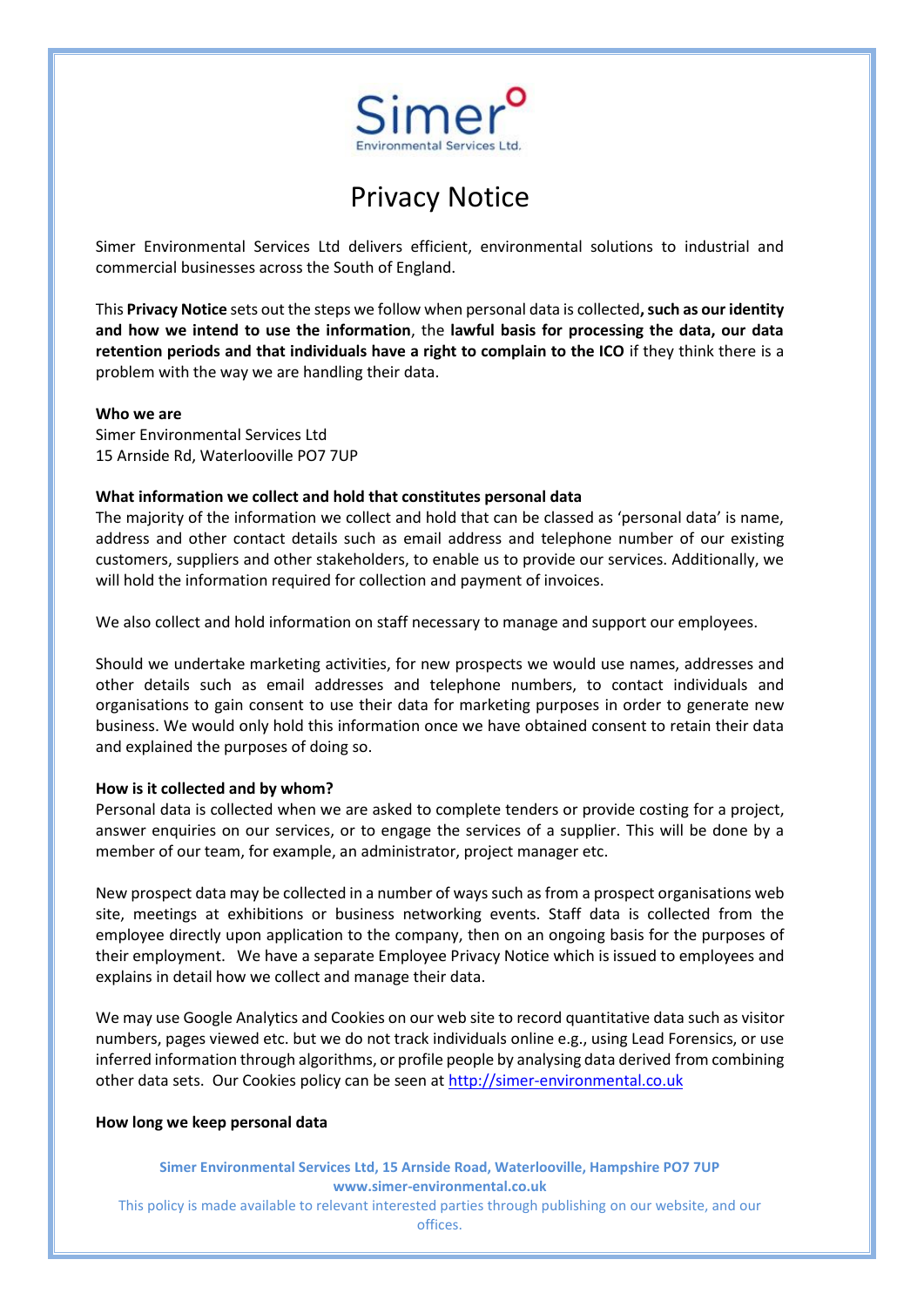We have specific retention times for each category of data which are set out in our management system and kept under review to meet industry and regulatory requirements.

### **Who will your data be shared with**

Data will only be shared with external third parties when there is a specific business need, for example we might share data would be if we were to outsource an aspect of work, or employee data will be shared with the pension provider. We do not share or transfer data internationally outside of the EEA.

To cover this sharing of data, we have contracts in place with all the suppliers that may come into contact with any of the data we hold, to ensure the supplier is compliant with GDPR, and recognise their responsibilities when processing our data.

All reasonable steps are being taken to ensure data security both organisationally and technologically. As part of our data security measures, staff can only access our computer systems through password protected systems. We utilise brand-named back up solutions, which in turn means we are 'sharing' data with back up providers. They use strict security policies, strong industrystandard encryption, and world-class data centres to ensure information we share with them is protected. We utilize internal and external support to ensure data security, for example by keeping our virus protection software and firewall protection current, utilising encryption tools, and utilising IT security options available to us.

# **What will be the effect of this on the individuals concerned?**

There should be no impact on the individual as a result of our processing. We aim to always be fair, transparent and ensure that people know how their information will be used. Data security is a key consideration and we do everything we can to protect the data we hold utilising . This applies whether the personal data was obtained directly from the data subjects or from other sources.

# **Is the intended use likely to cause individuals to object or complain?**

Our use of data will not have any unjustified adverse effects on individuals. We are only using information in a way which they would expect.

There are no adverse consequences of not providing information to us - for example, non-receipt of a benefit.

#### **The Lawful Bases of our data processing**

The lawful bases for our data processing activity are a combination of **Legitimate Interest and Contractual** for activities relating to staff, suppliers, existing customers and other stakeholders, and **Consent** for any marketing communications purposes to new prospects.

In general terms the purpose of processing information is to enable us to provide our services to customers, to support and manage our employees, promote our services, and maintain our own accounts and records.

#### **Legitimate Interests**:

- We use people's data in ways they would reasonably expect in order to carry out our business and communicate with them.
- Processing is necessary as we could not provide services to prospects and our existing customers without processing this information.

**Simer Environmental Services Ltd, 15 Arnside Road, Waterlooville, Hampshire PO7 7UP www.simer-environmental.co.uk**

This policy is made available to relevant interested parties through publishing on our website, and our offices.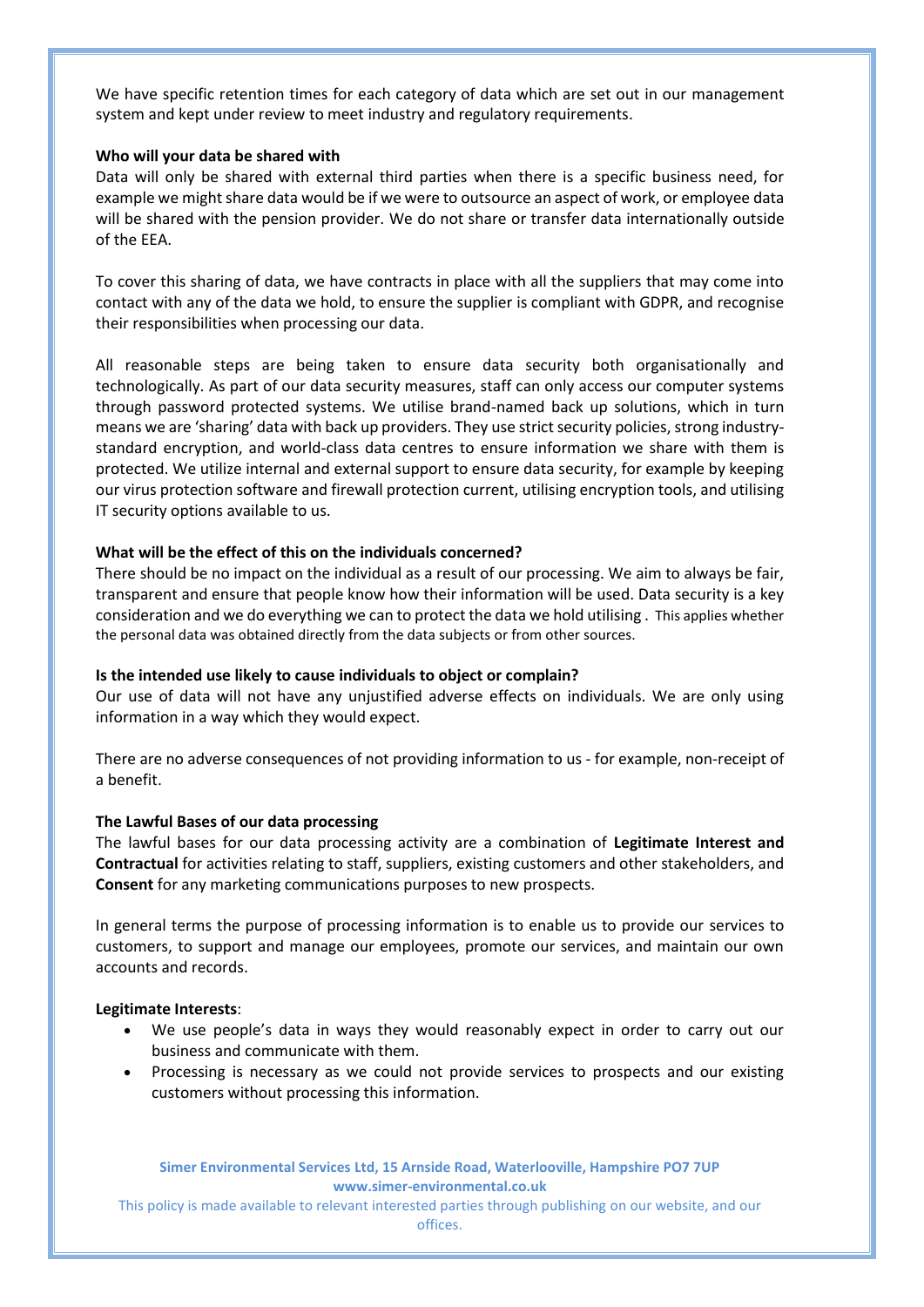• We have balanced our commercial interests against the individual's interests, rights and freedoms. Our processing has a minimal privacy impact.

# **Contract:**

- We have a contract with an individual or organisation and need to process personal data to comply with our obligations under the contract ie employment contract
- We haven't yet got a contract with an individual or organisation, but they have asked us to do something as a first step (eg provide information or complete prequalification for tender) and we need to process their personal data to do what they ask.

# **Consent:**

- We undertake limited marketing activities but may be asked to provide information on our services from interested organisations or individuals and would regard these as 'prospects'.
- Consent is the most appropriate legal basis for the processing new prospect information.. We will always make it clear **when requesting Consent what the data will be used for** and **have clear, simple ways for people to withdraw consent.**

We will explain our lawful basis for processing personal data when we answer a 'subject access' request.

# **Who the Data Controller / DPO is**

We have identified that it is not necessary for us to appoint a Data Protection Officer (DPO), however a Director has been nominated with overall responsibility for the control of data collected and held by us, who also monitors and maintains GDPR compliance.

Individuals have the right to request access to the data we hold on them by submitting a request to do so addressed to Director, who will provide details on any information retained by us and we will follow processes as outlined in our GDPR Manual.

# **Data Protection by Design and Data Protection Impact Assessments**

We aim to adopt a privacy by design approach and will carry out a Privacy Impact Assessment (PIA), also referred to as 'Data Protection Impact Assessments' (DPIA), as part of our GDPR compliance system in situations where data processing is likely to result in high risk to individuals, for example:

- where a new technology is being deployed;
- where a profiling operation is likely to significantly affect individuals; or
- where there is processing on a large scale of the special categories of data.

If a DPIA indicates that the data processing is high risk, and we cannot sufficiently address those risks, we will consult the ICO to seek its opinion as to whether the processing operation complies with the GDPR.

# **The right to complain**

We always seek to treat an individual's data fairly, however, individuals have the right to complain to us and we will investigate and respond accordingly within one month. Complaints should be sent addressed to:

Director, Simer Environmental Services Ltd 15 Arnside Rd, Waterlooville PO7 7UP Or via email[: service@simer-environmental.co.uk](mailto:service@simer-environmental.co.uk)